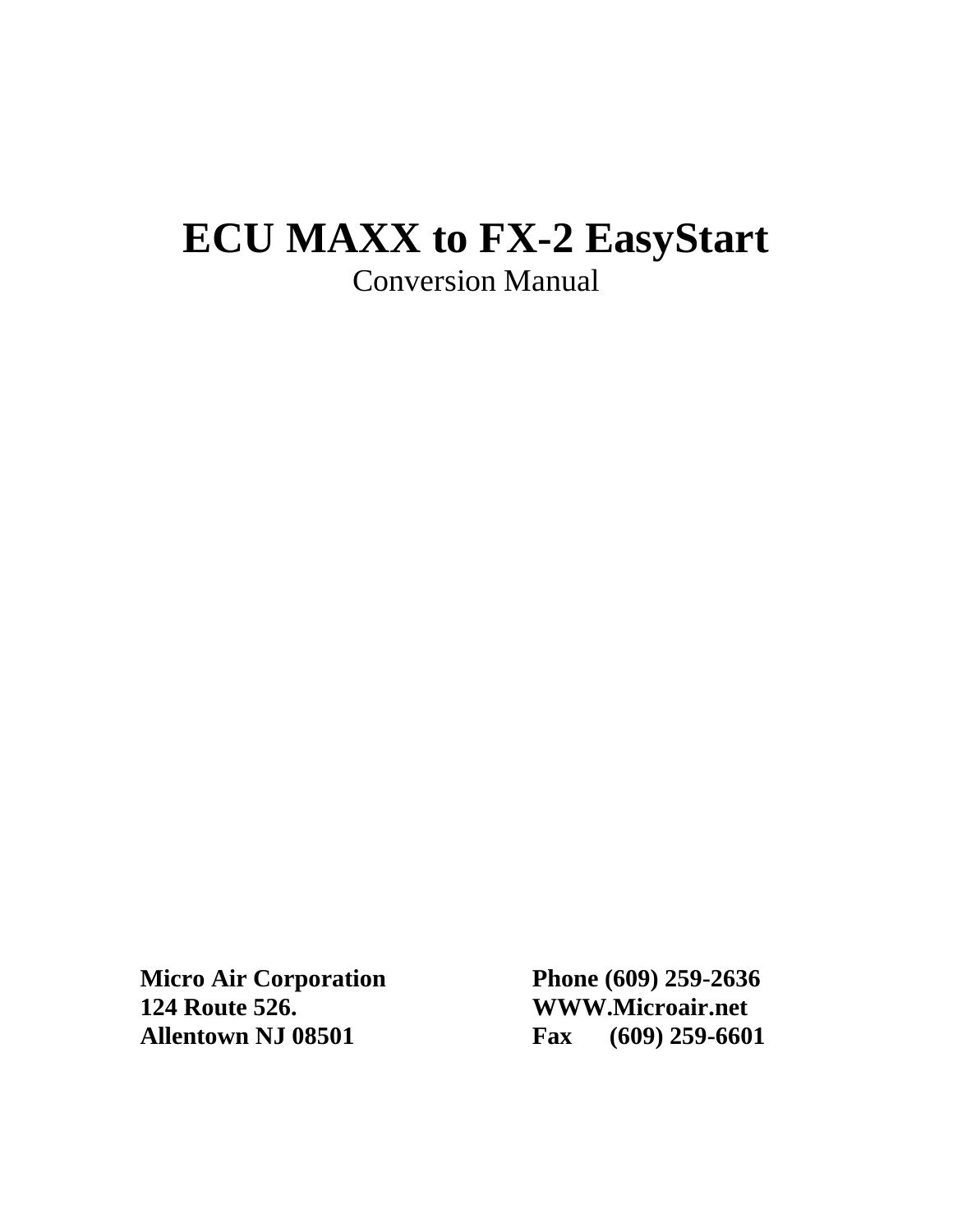# **Introduction**

The FX-2 control board with EasyStart and a compatible display can be used to replace the ECU-Maxx control board. Compressor starting currents with EasyStart will be significantly reduced from the original ECU Maxx control board.

Follow the steps outlined in this manual to install the FX-2 control board.

# **Parts List**

| <b>Quantity</b> | Description                                 | Part Number        |
|-----------------|---------------------------------------------|--------------------|
|                 | FX-2 control board mounted on adapter plate | ASY-360-XL5        |
|                 |                                             | ADP-410-X0A        |
|                 | Display Cable                               | SUB-031-X15        |
|                 | FX-MAXX display (STANDARD)                  | ASY-385-XXX        |
|                 | Female angled spade connectors              | <b>TER-005-XXX</b> |

# **Installation**

# **1. Identify the wires**

#### The [AC Wiring Changes](#page-3-0)

page illustrates the necessary AC wiring changes. Mark the wires on the ECU Maxx from 1 to 14 as shown in the upper diagram. When you remove the board later, you will match the numbers in the diagram at the top to the appropriate terminals in the diagram on the bottom of the page.

The [Sensor Changes](#page-4-0) Page illustrates the remaining changes. Mark the high pressure and low pressure switches as shown using numbers 15, 16, and 17.

# **2. Install the adapter plate with FX-2 control board**

Remove the mounting screws (up to 6) and hex nuts (2) from the original ECU MAXX board and save the screws. Remove the ECU MAXX board. Install the mounting plate and FX-2 control board with the terminal strip closest to the wire entry. Use four machine screws from the original ECU MAXX board to secure the mounting plate to the electrical box. *Note: See figure 1.*

#### **3. Wire the AC components**

Use the lower diagram on the **AC Wiring Changes** 

page to complete the AC wiring. Connect the wires labeled in step 1 to the appropriate numbered terminal in as shown in the lower diagram. The wires connected to terminals 8, 9, and 10 will need to be changed to the included angled female spade connectors. Note that you will need to remove the wire from the compressor RUN terminal at the run capacitor, replace the end with a new angled female spade connector, and connect it to the RUN terminal on the top EasyStart board. Also note that the wires from both terminal 1 and terminal 3 on the ECU MAXX will both be connected to the pump L2 terminal on the FX-2 control board.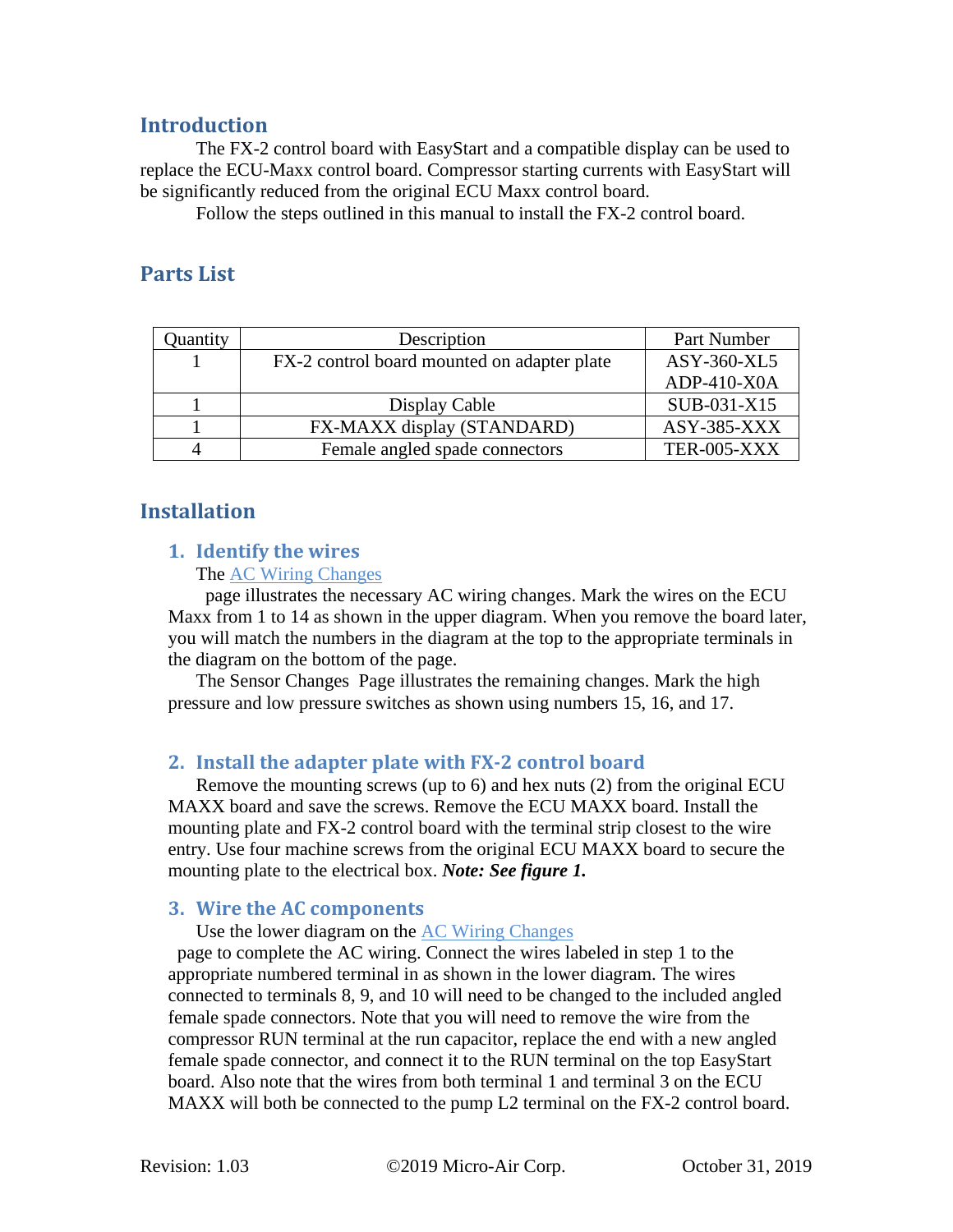#### **4. Connect the Sensors**

Use the lower diagram on the [Sensor Changes](#page-4-0) page to complete the sensor wiring. Connect the wires from 15 to 17, labeled in step 1, to the appropriate numbered terminal in as shown in the lower diagram. Note that one wire from each pressure switch will be connected together and connected to the middle wire on the connector.

#### **5. Electric Heat**

If the original ECU MAXX board had the electric heat option, connect the wires for this option as shown for electric heat in the FX-2 control board manual.

#### **6. Display**

Replace the display cable with the cable included in the installation kit. Connect one end of the cable to the display and the other to the FX-2 control board.



*Figure 1*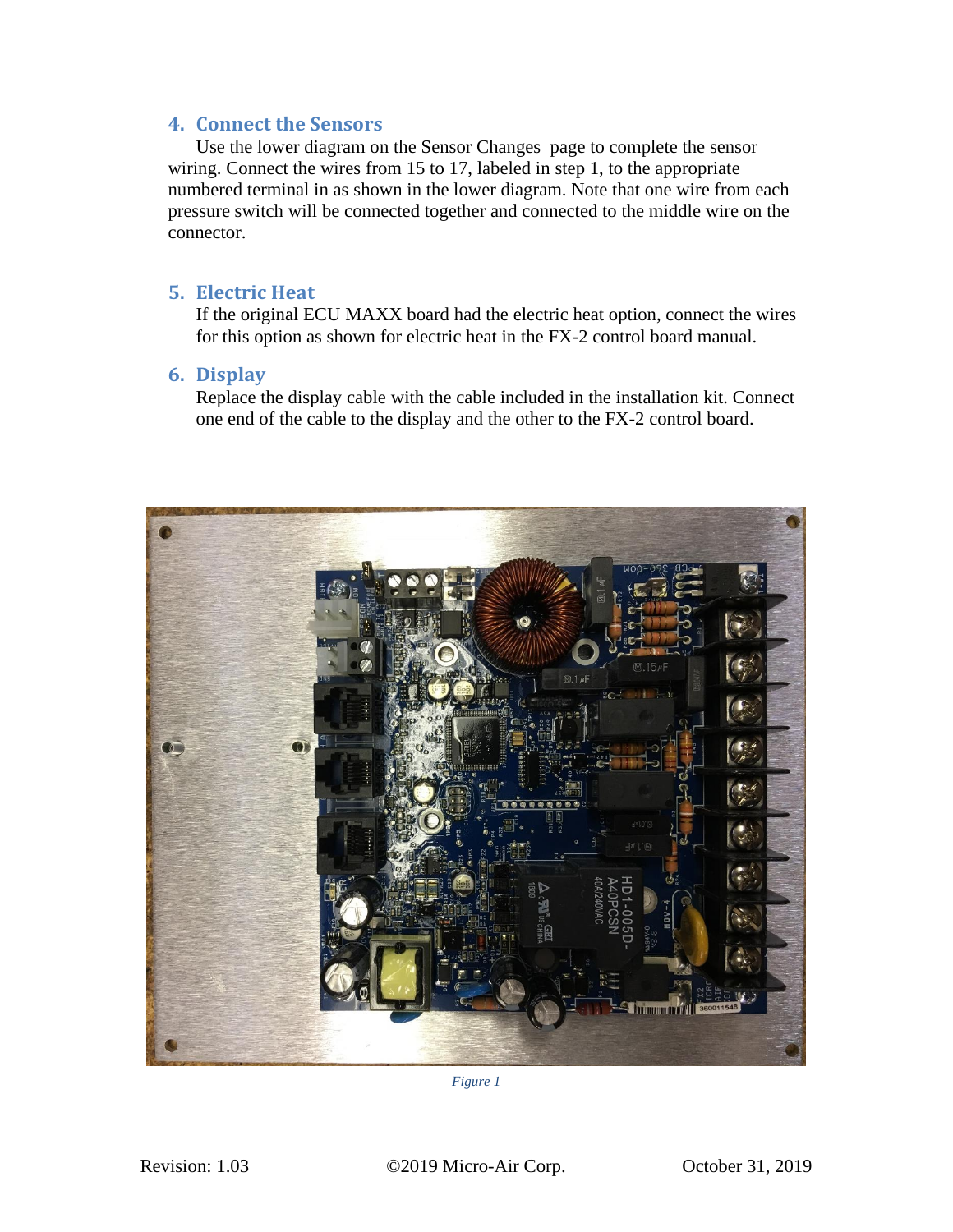# <span id="page-3-0"></span>**AC Wiring Changes**



10\* Disconnect compressor "R" wire and connect to "RUN" terminal on EasyStart top board. Connect remaing wire from run capacitor to "RC" terminal on EasyStart top board.

Note: All L2 connections on both boards are commonly wired. It is not necessary to make any new additional L2 connections.

| Micro Air Corp.                       |                 |  |
|---------------------------------------|-----------------|--|
| ECU MAXX to FX-2 EasyStart Conversion |                 |  |
| October 2, 2015                       | <b>Rev 1.01</b> |  |
| Drawn By: Roger Krinic                |                 |  |
| ASY-360-00L with ASY-521              |                 |  |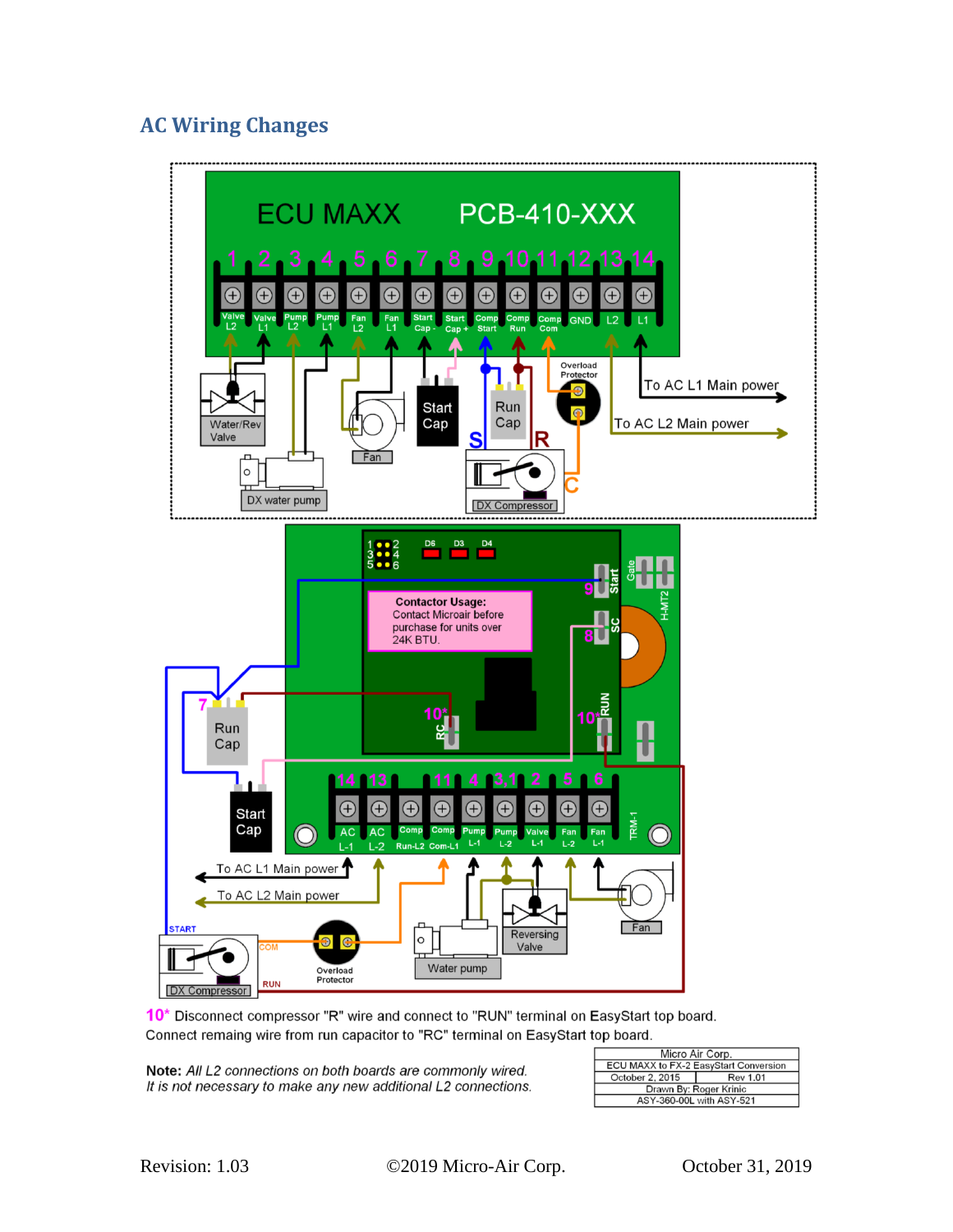# <span id="page-4-0"></span>**Sensor Changes**





| Micro Air Corp.                          |                 |  |  |
|------------------------------------------|-----------------|--|--|
| ECU MAXX to FX-2 EasyStart Sensor Wiring |                 |  |  |
| October 6, 2015                          | <b>Rev 2.01</b> |  |  |
| Drawn By: Roger Krinic                   |                 |  |  |
| ASY-360-00L                              |                 |  |  |